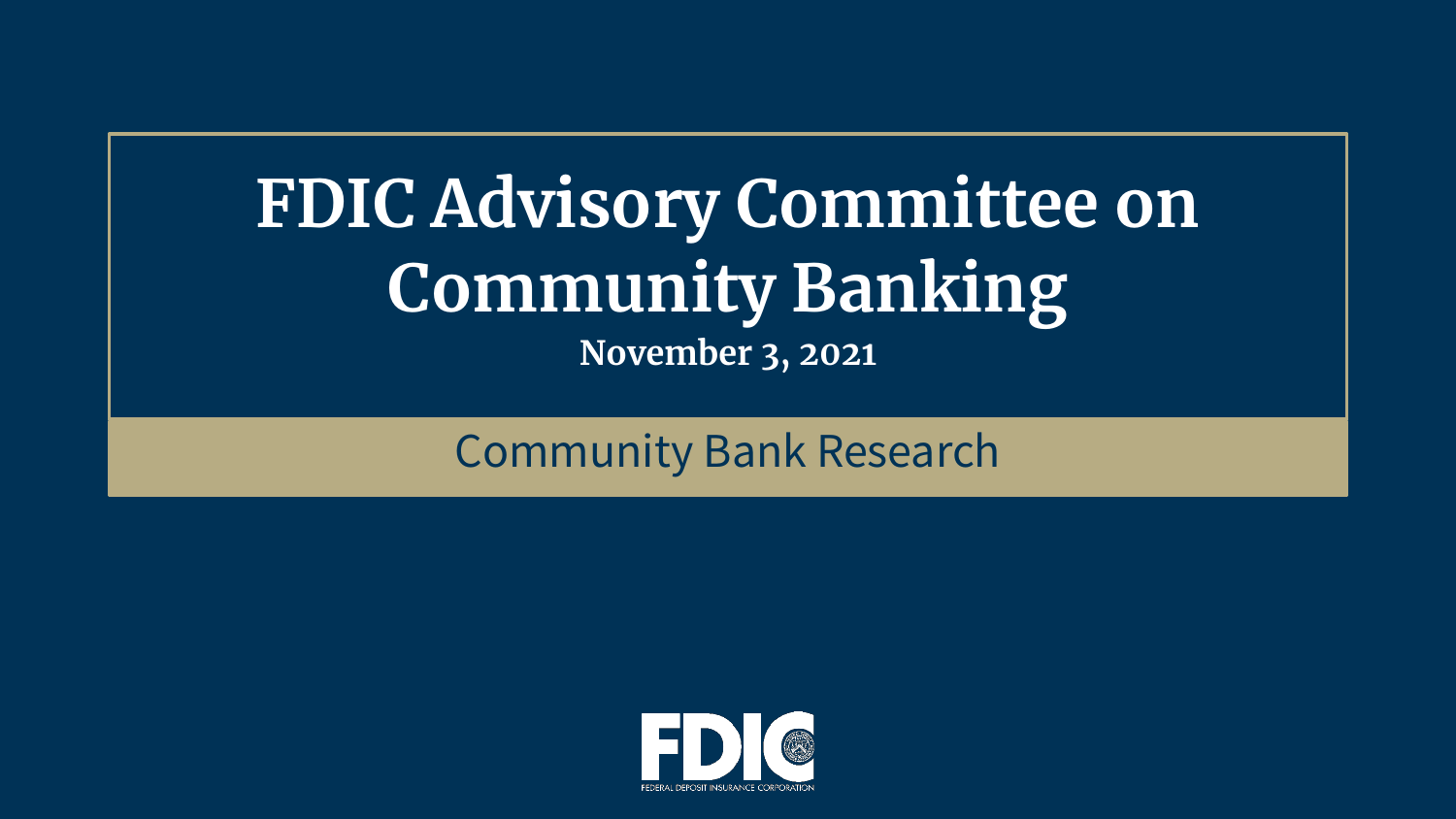## **The Importance of Technology Investments for Community Bank Lending and Deposit Taking During the Pandemic**

#### **Median Average Loan Growth by Previous Technology Investment**

#### Percent of Assets



**Key Question: Did prior technology investment help community banks lend and take deposits during the pandemic?**

#### **Key Finding:**

Community banks that invested more in technology generally reported faster loan growth in 2020 than did banks with less investment.